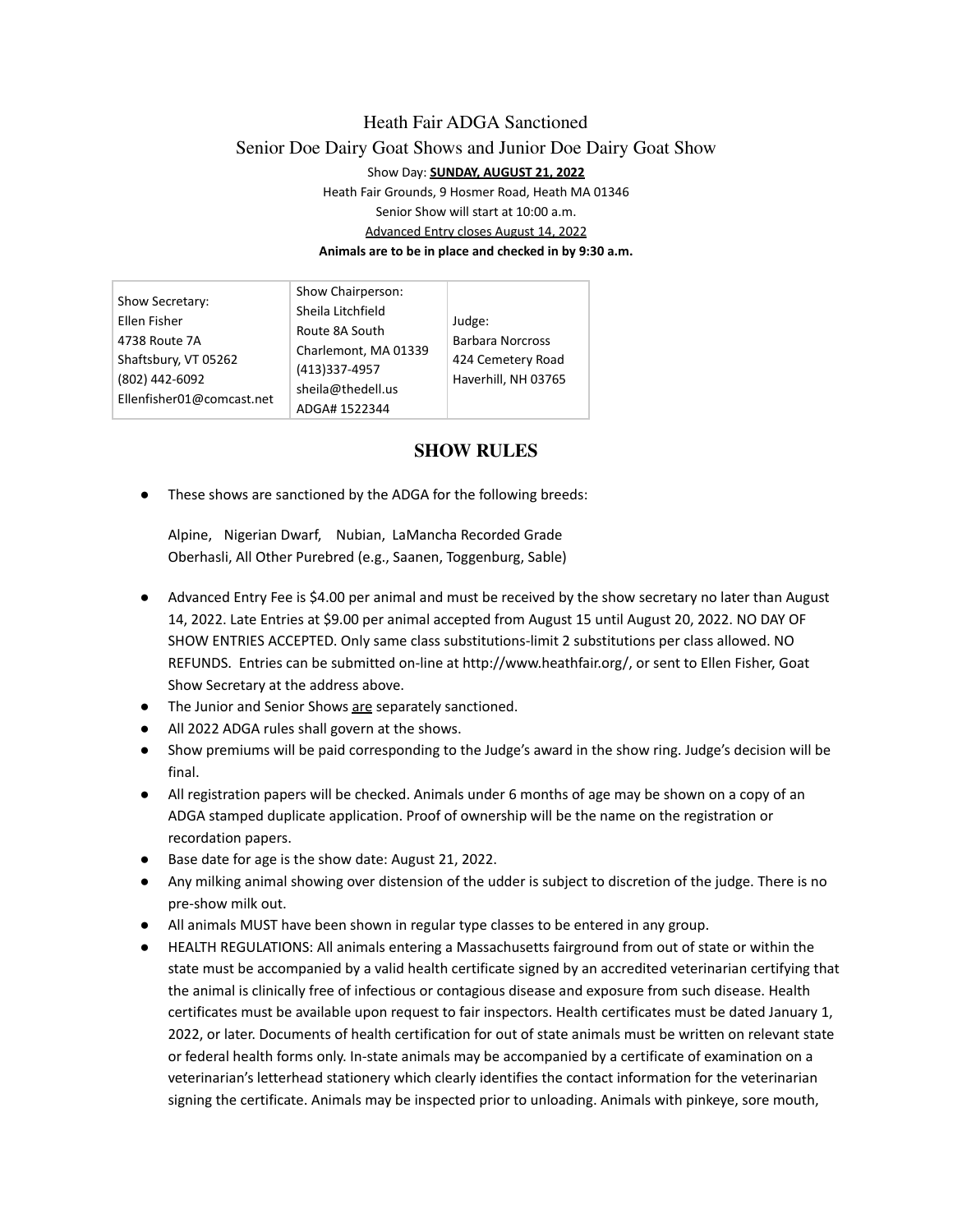abscesses, etc. will not be permitted to unload and will be asked to leave with a forfeiture or entry fees. Rabies vaccination is encouraged but not required. In addition all goats must be free of scrapie exposure and must possess a USDA approved individual tag, tattoo or electronic implant consistent with the Federal Scrapie Eradication Program (FSEP).

- Acceptable "Official ID" is tattoo matched to registration paper.
- Some animal pens in the barn will be provided.
- The intended order of the shows is the order of classes; however the order of the shows is subject to change in event of an emergency or at the request of the judge.
- See the Heath Fair website for online registration, for additional information on activities, events, entertainment, food, etc. and for directions: http://www.heathfair.org/

### **PREMIUMS 1st \$15 2nd \$10 3rd \$5**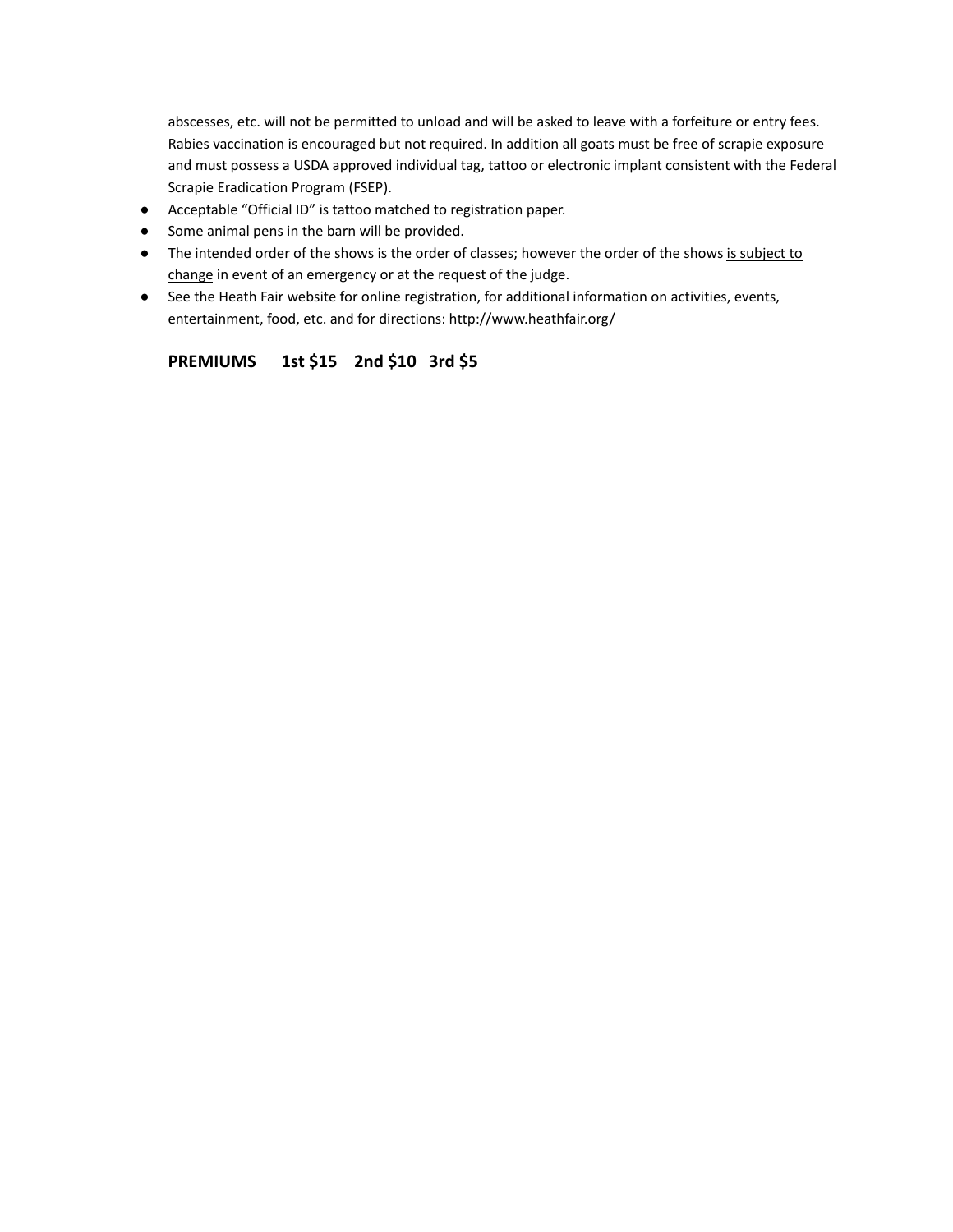### **ORDER OF CLASSES**

## Heath Fair 2022 Separately Sanctioned Junior and Senior Doe Shows Entry form at the back of this book or online at www.heathfair.org

|                                                                             | Nigerian<br>Dwarf | Nubian | Alpine | LaMancha | Oberhasli | All<br>Other<br>Pureb<br>red | Recorded<br>Grade |
|-----------------------------------------------------------------------------|-------------------|--------|--------|----------|-----------|------------------------------|-------------------|
| Senior Show                                                                 |                   |        |        |          |           |                              |                   |
| Under 2 years                                                               | $\mathbf{1}$      | 13     | 25     | 37       | 49        | 61                           | 73                |
| 2 & under 3 years                                                           | $\overline{2}$    | 14     | 26     | 38       | 50        | 62                           | 74                |
| 3 & under 5 years                                                           | 3                 | 15     | 27     | 39       | 51        | 63                           | 75                |
| 5 yrs. and over                                                             | 4                 | 16     | 28     | 40       | 52        | 64                           | 76                |
| Sr. Grand Champion                                                          |                   |        |        |          |           |                              |                   |
| Reserve Sr. Grand<br>Champion                                               |                   |        |        |          |           |                              |                   |
| <b>Champion Challenge</b>                                                   | 5                 | 17     | 29     | 41       | 53        | 65                           | 77                |
| Best in Senior Show                                                         |                   |        |        |          |           |                              |                   |
| Best three*                                                                 | 6                 | 18     | 30     | 42       | 54        | 66                           | 78                |
| Get of Sire**                                                               | 7                 | 19     | 31     | 43       | 55        | 67                           | 79                |
| There will be a 1/2 hour break between the Senior and the Junior Goat Shows |                   |        |        |          |           |                              |                   |
| <b>Junior Show</b>                                                          |                   |        |        |          |           |                              |                   |
| kids under 4 months                                                         | 8                 | 20     | 32     | 44       | 56        | 68                           | 80                |
| 4 & under 8 months                                                          | 9                 | 21     | 33     | 45       | 57        | 69                           | 81                |
| 8 & under 12<br>months                                                      | 10                | 22     | 34     | 46       | 58        | 70                           | 82                |
| 12 & under 24<br>months                                                     | 11                | 23     | 35     | 47       | 59        | 71                           | 83                |
| Jr. Grand Champion                                                          |                   |        |        |          |           |                              |                   |
| Reserve Jr.<br>Champion                                                     |                   |        |        |          |           |                              |                   |
| Best in Jr. Show                                                            |                   |        |        |          |           |                              |                   |
| Jr. Get of Sire**                                                           | 12                | 24     | 36     | 48       | 60        | 72                           | 84                |

\*Best three: All animals shown in group class must have been shown in their regular class. Three does, all in milk, from the same farm or family. Only one entry per farm or family.

\*\* Get of Sire and Jr. Get of Sire. All animals shown in group class must have been shown in their regular class. Three does, the get of one Sire. Sire and dam's registered name and number must be provided.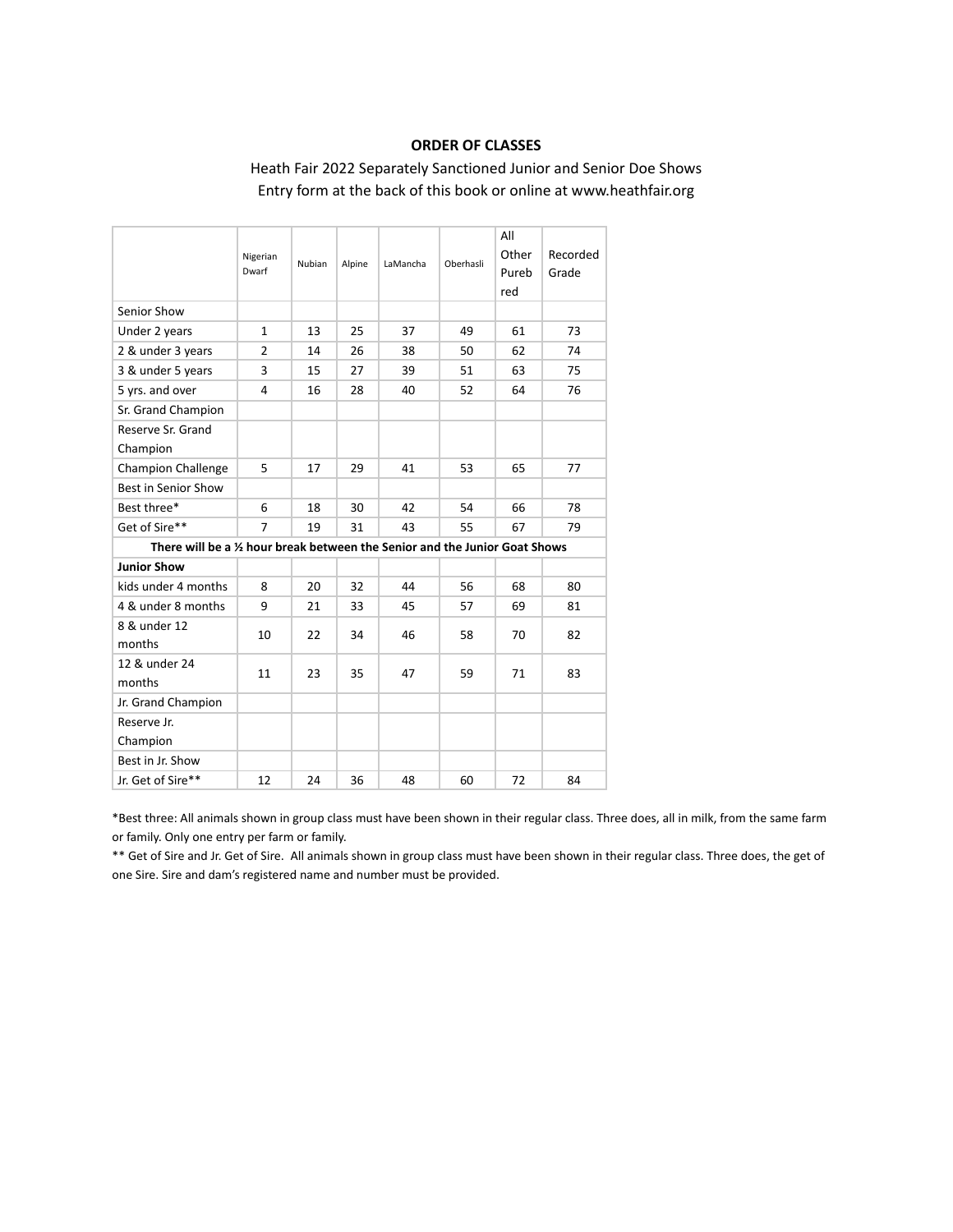## **Heath Fair Dairy Goat Show**

ENTRY FORM (due by August 14, 2022)

#### **Summary for all your animals entered:**

| Exhibitor D.O.B. (youth) Phone e-mail e-mail                    |  |          |  |
|-----------------------------------------------------------------|--|----------|--|
|                                                                 |  |          |  |
| Names of Breeds Entered <b>Names</b> of Breeds Entered          |  |          |  |
| (Total No.) ___________ animals $x$ $\frac{4.00}{1}$ per animal |  | Total \$ |  |
| <b>LATE ENTRIES</b> (post marked after August 14, 2022)         |  |          |  |
| $(No.)$ entries $x \, \hat{s} \, 9.00$ per animal               |  | Total \$ |  |

Amt. Enclosed \$

Make checks payable to: "Heath Agricultural Society" and mail with this registration form to Goat Show Secretary Ellen Fisher **or** send to EllenFisher01@comcast.net and bring check for registration fees with you to the show.